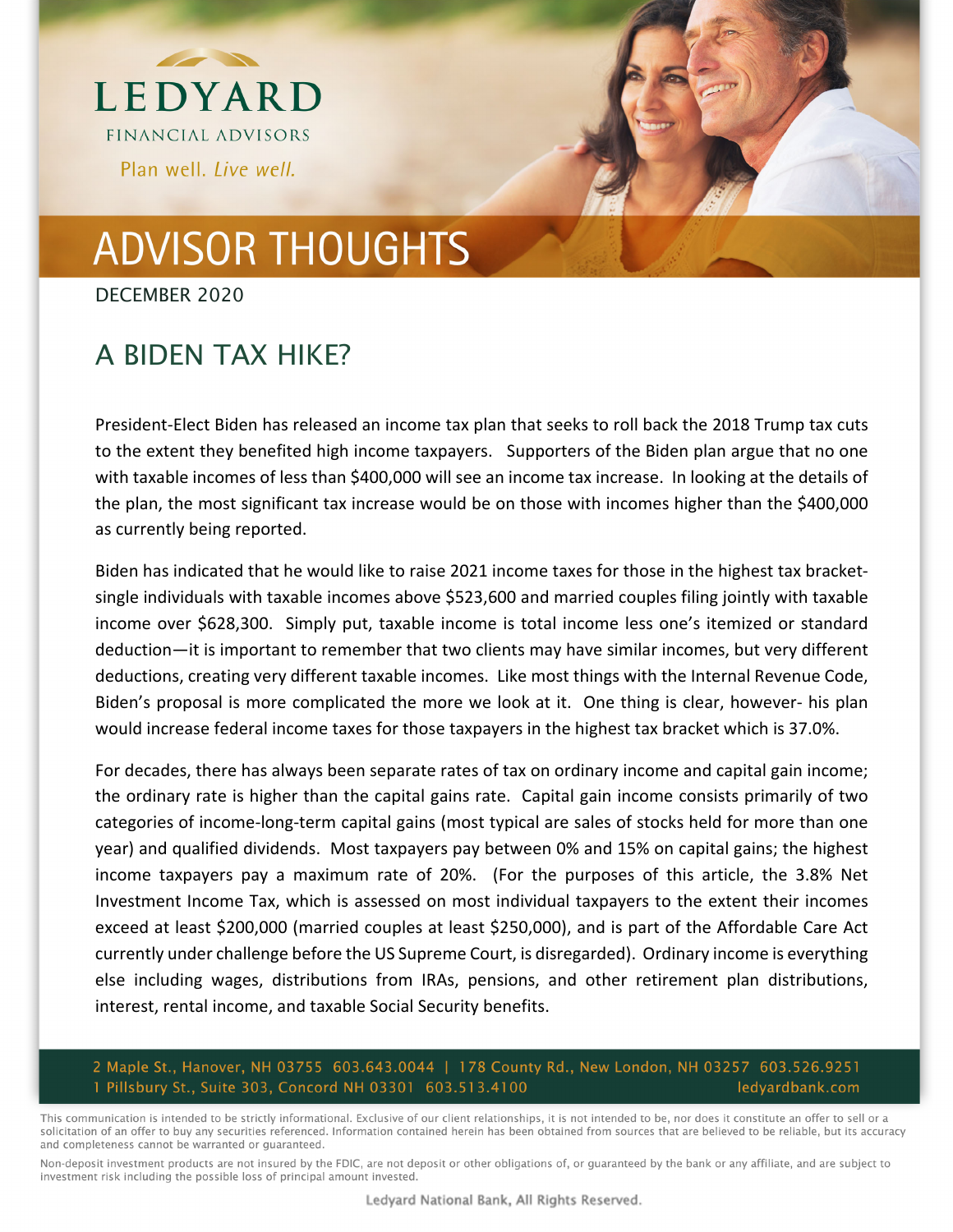### **ADVISOR THOUGHTS**

The Biden tax plan would reverse President Trump's tax cuts for higher income taxpayers that began with the 2018 tax year. The top rate of tax for ordinary income wasreduced from 39.6% to 37.0%. The Biden plan would reinstate the top rate of 39.6% for only those taxpayers in the 37% ordinary income tax bracket. The other current graduated income tax brackets would remain at the levels introduced in 2018‐‐ 10%, 12%, 22%, 24%, 32% and 35%.

Biden's proposal would include an increase in taxes on long‐term capital gains and qualified dividends for taxpayers with incomes over \$1 million. Currently, high-income taxpayers pay a maximum capital gains tax rate of 20%. Biden would eliminate the preference between ordinary and capital gain rates for these taxpayers—they would pay 39.6% on all taxable income.

Two Biden proposals would raise taxes on a portion of taxpayers with taxable incomes of \$400,000 by limiting the amount of itemized deductions these taxpayers can take and the elimination of the 20% Qualified Business Income Deduction. The 'phasing out' of itemized deductions would affect many of our clients at first glance, but the Biden plan would allow taxpayers to claim a full deduction for state and local income and property taxes paid. Current law limits the state and local tax deduction to \$10,000, which has caused many Americans to see a tax increase the last two years. Also, with good planning, taxpayers can control the timing of their deductions to avoid this pitfall.

The 20% Qualified Business Deduction allows non‐corporate taxpayers engaged in a qualified business to deduct 20% of their earnings from taxation. While most of our tax clients that we prepare their income tax returns for are retired, the few that are presently engaged in a qualified business can soften the impact of the Biden plan by using lawful efforts to time the payment of expenses and collection of fees.

The last Biden proposal I wish to address is the plan to eliminate the "step‐up" in basis on inherited assets. Currently, when one inherits property, the decedent's cost basis in the property is ignored; the beneficiary recipient receives a basis that is stepped-up to the fair market value on the decedent's date of death. So, if the heir sells the property soon after inheriting it, minimal gain or loss results. Considering that the step-up provisions have been such an important part of estate and tax planning for several decades, and the fact that there are a few Senate Democrats who are against the idea, I see no chance the Biden plan relating to the elimination of the step-up becoming law. It is, however, important for our clients to know that the proposal is out there.

The Biden income tax plan is likely to face great difficulty in being passed, even if the Democrats manage to secure a 50‐50 split in the Senate by winning the two Georgia Senate races in early January. Some Senate Democrats may not agree to increasing taxes as proposed under the Biden plan, and no Republican Senator has indicated support for the Biden plan.